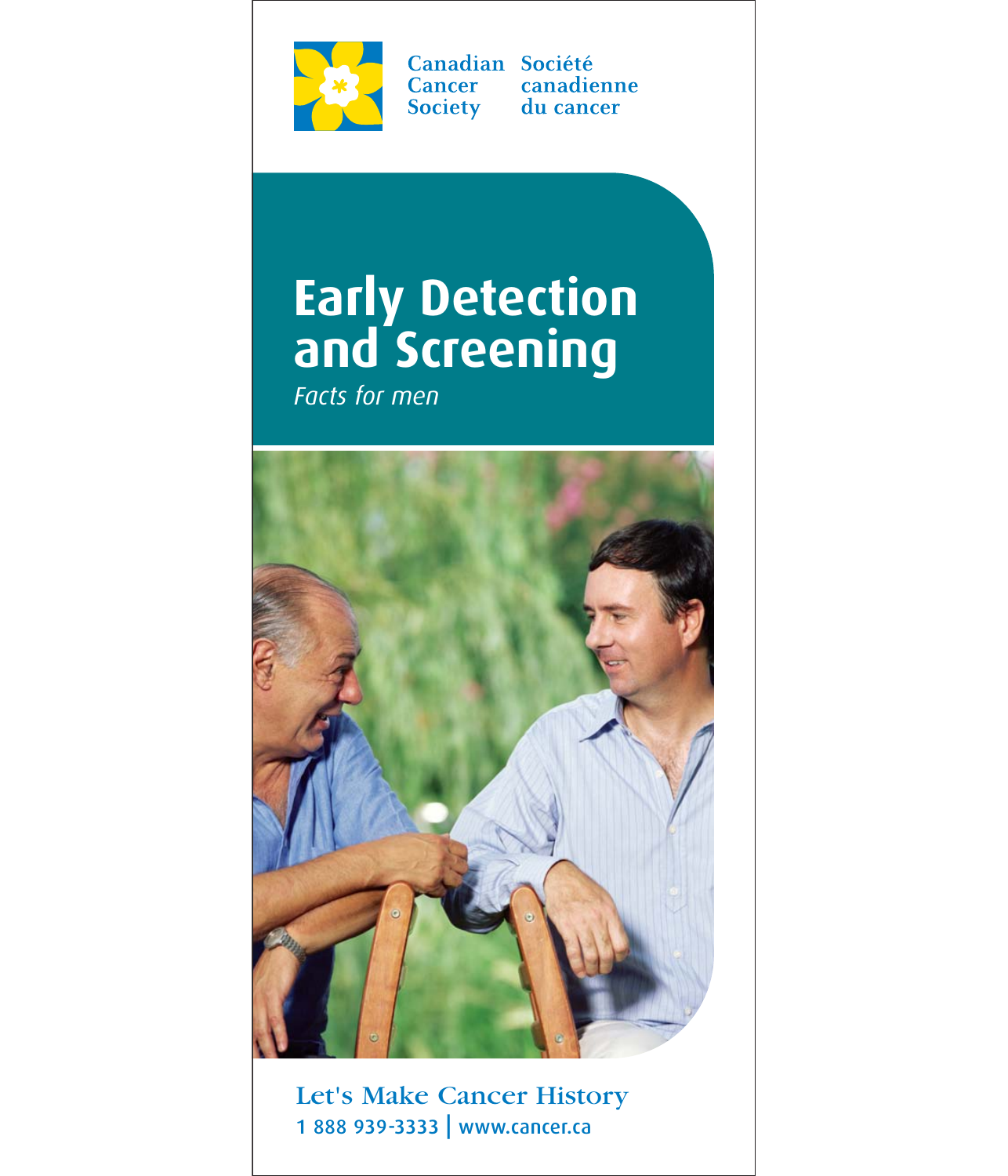# **Early Detection and Screening** *Facts for men*

It's hard to say why one person gets cancer and another does not. It may seem that cancer can't be avoided, but there are things that you can do to reduce your risk of the disease. You can start by living a healthy lifestyle and taking charge of your health.

This brochure describes four common cancers in men that can be detected early by screening tests or by having signs and symptoms checked by your doctor: **prostate**, **testicular**, **colorectal** and **skin**. Many symptoms can be caused by problems that are much less serious than cancer. See your doctor to be sure. If cancer can't be prevented, treatment is more likely to be successful if it's found early.

## **Early detection and screening**

**Early detection** means finding cancer at an early stage. When cancer is found early, it is often easier to treat. Recognizing symptoms and getting regular checkups help detect cancer early. Be aware of your body and don't ignore any changes. The sooner you report symptoms to your doctor, the sooner a problem can be dealt with.

**Screening** is the early detection of cancer by testing or checking for disease when you don't have any symptoms. Many types of cancer don't have a screening test, but some cancers can be found before you've even noticed that something might be wrong. Screening tests can help find cancer at its earliest, most treatable stages. Some screening tests can also help detect precancerous conditions that can be treated before cancer develops. If a screening test shows something unusual, follow-up tests will be needed.

Screening programs that offer screening tests for certain types of cancer are available across Canada. Programs can vary from province to province. These screening programs are offered to people in specific age groups who don't have any signs or symptoms of cancer. If you have a family history of a specific cancer you may be at a higher risk for developing cancer and could be tested at an earlier age or more often. Talk to your doctor about a personal plan of testing.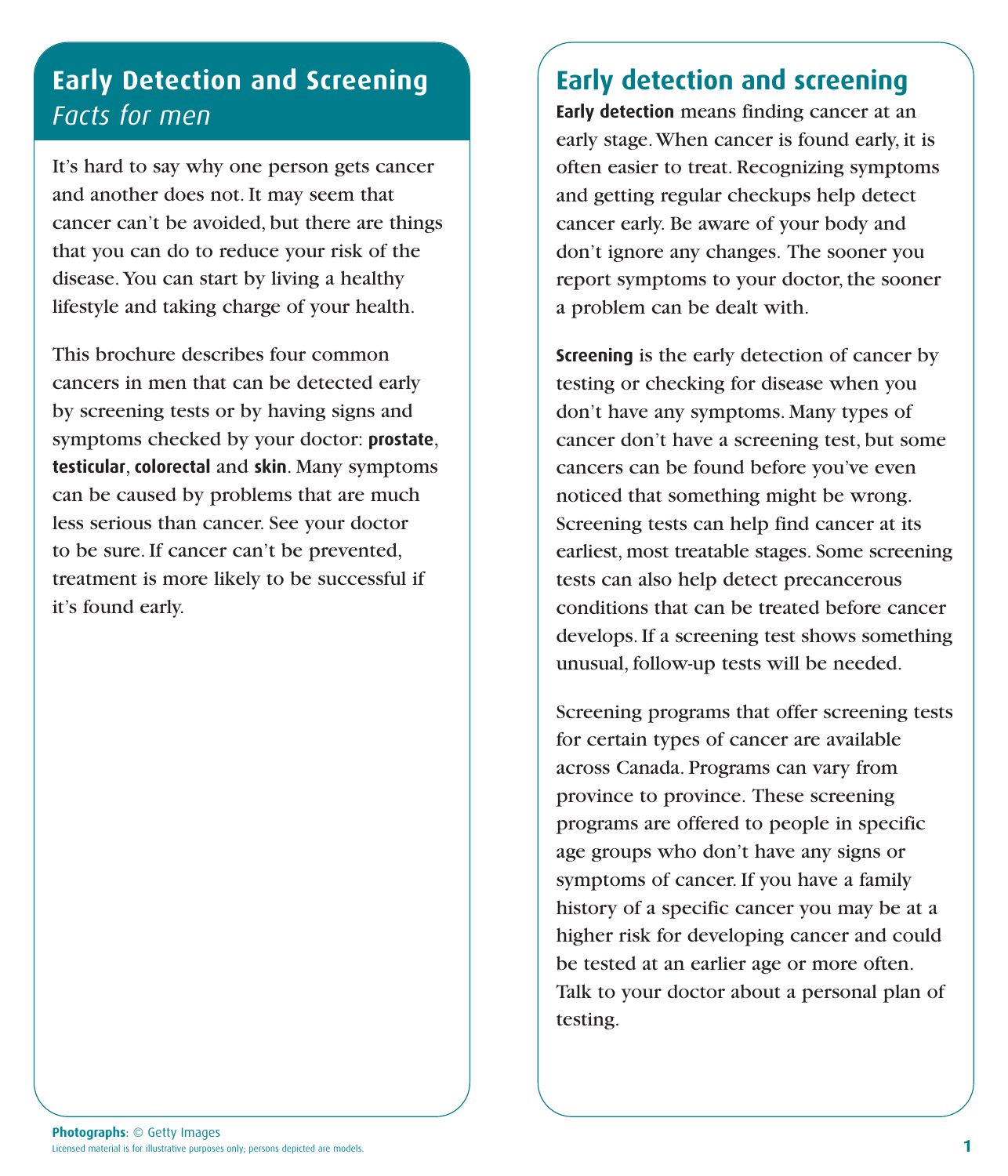It's important to know that no screening test for cancer is 100% accurate. For example, a screening test can sometimes show cancer when there isn't, or not show cancer when there is. But overall, screening tests save lives.

#### **Prostate cancer**

Prostate cancer starts in the cells of the prostate gland. It is the most common cancer in Canadian men and is diagnosed most often in men over the age of 65. Men with a family history of prostate cancer or men who are of African ancestry are at higher risk of developing the disease at a younger age.

#### *What you can do*

If you are 50 or older, talk to your doctor about the risks and benefits of testing for prostate cancer.

If you are at a higher risk for prostate cancer because of your family history or African ancestry, discuss the possibility of starting testing at a younger age.

These tests may be used for the early detection of prostate cancer:

- **Digital rectal exam (DRE)**: a physical exam of the prostate gland through the rectum. The doctor inserts a gloved finger into the rectum to feel the prostate for lumps or anything else that seems unusual.
- **Prostate-specific antigen (PSA) test**: a blood test that measures prostate-specific antigen, a substance made by the prostate.

The PSA and DRE tests can help detect prostate cancer early, but they can also cause "false alarms" or miss prostate cancer that is present. In some cases, these tests can detect prostate cancer that may not pose a serious threat to your health. It is important to talk to your doctor about your personal risk of developing prostate cancer, and about the benefits and risks of testing.

#### *What to watch for*

These signs and symptoms may be caused by prostate cancer or by other health problems, such as an inflamed or enlarged prostate. See your doctor if you have:

- the need to urinate often, especially at night
- an intense need to urinate
- difficulty in starting or stopping the urine flow
- an inability to urinate
- weak, decreased or interrupted urine stream
- a feeling that the bladder hasn't completely emptied
- burning or pain during urination
- blood in the urine or semen
- painful ejaculation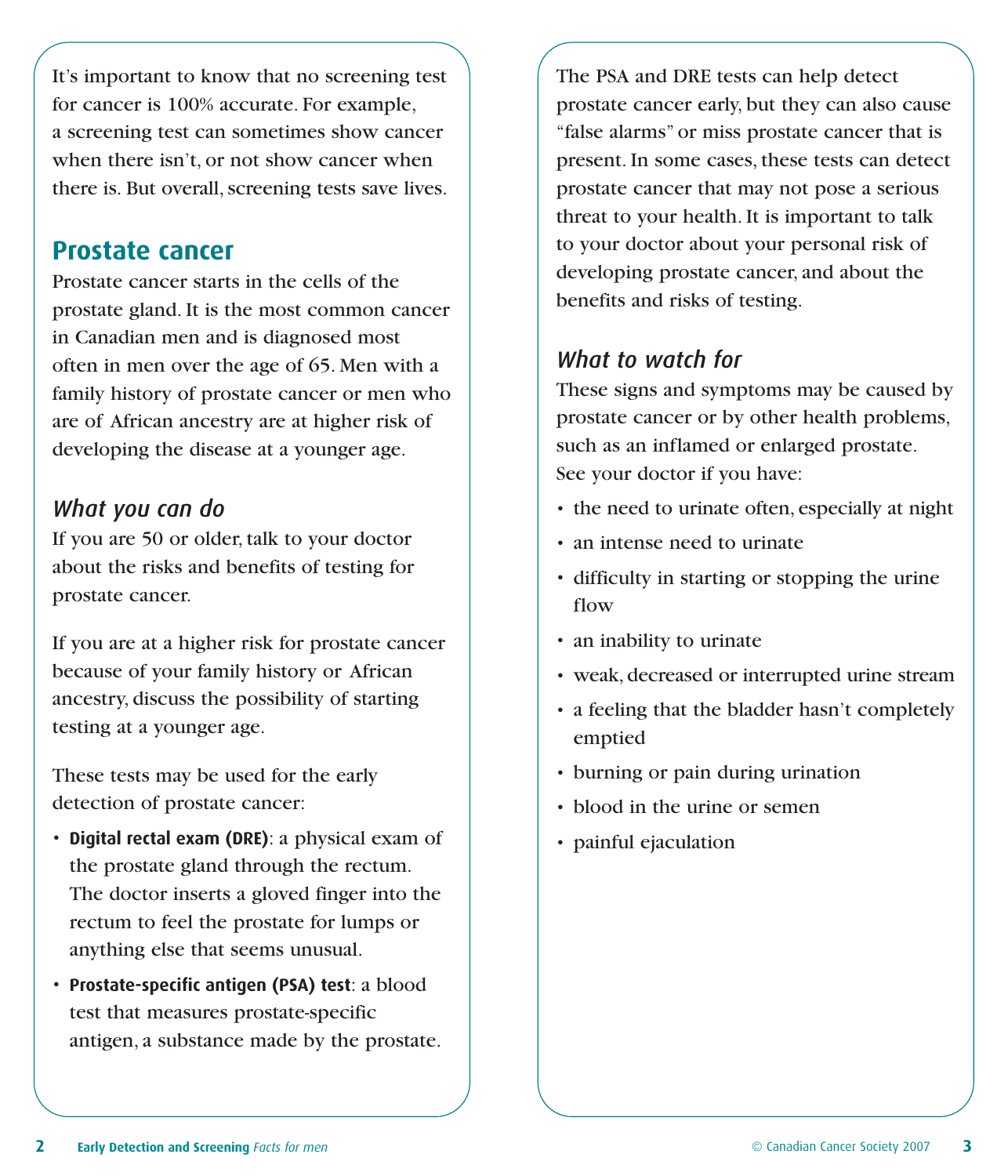#### **Testicular cancer**

Testicular cancer starts in the cells of a testicle. While testicular cancer is quite rare, men between the ages of 15 and 49 are at increased risk of developing it. Treatment for testicular cancer is usually successful, especially if the cancer is found early.

#### *What you can do*

Become familiar with your testicles and check them regularly. The best time to do it is after a warm bath or shower, when the testicles descend and the muscles of the scrotum are relaxed. See your doctor right away if you notice anything unusual.

Have regular medical checkups by your doctor that include testicular examination.

#### *What to watch for*

These signs and symptoms may be caused by testicular cancer or by other health problems. See your doctor if you have:

- a lump on the testicle
- a painful testicle
- a feeling of heaviness or dragging in the lower abdomen or scrotum
- a dull ache in the lower abdomen and groin



# **Colorectal cancer**

Most colorectal cancers start in the cells that line the inside of the colon and the rectum. It is the third most common cancer in Canada for both men and women. Colorectal cancer often grows slowly and in a predictable way. It may not cause any symptoms in its early stages because the lower abdomen (below the stomach area) has lots of room for a tumour to grow and expand. Screening tests help find colorectal cancer before symptoms develop. It can usually be treated successfully when diagnosed early.

#### *What you can do*

If you are 50 or older, have a fecal occult blood test (FOBT) at least every 2 years. This test checks your stool for blood that can be seen only with a microscope. Having blood in the stool doesn't always mean that you have cancer. It could have other causes – for example, polyps (non-cancerous tissue growth), ulcers or even hemorrhoids.

If the FOBT shows traces of blood in the stool, follow-up tests may include a:

- **Colonoscopy**: a test that lets the doctor look at the lining of the entire colon using a thin, flexible tube with a light and camera at the end.
- **Sigmoidoscopy**: a test that lets the doctor look at the lining of the rectum and lower part of the colon using a thin, flexible tube with a light and camera at the end.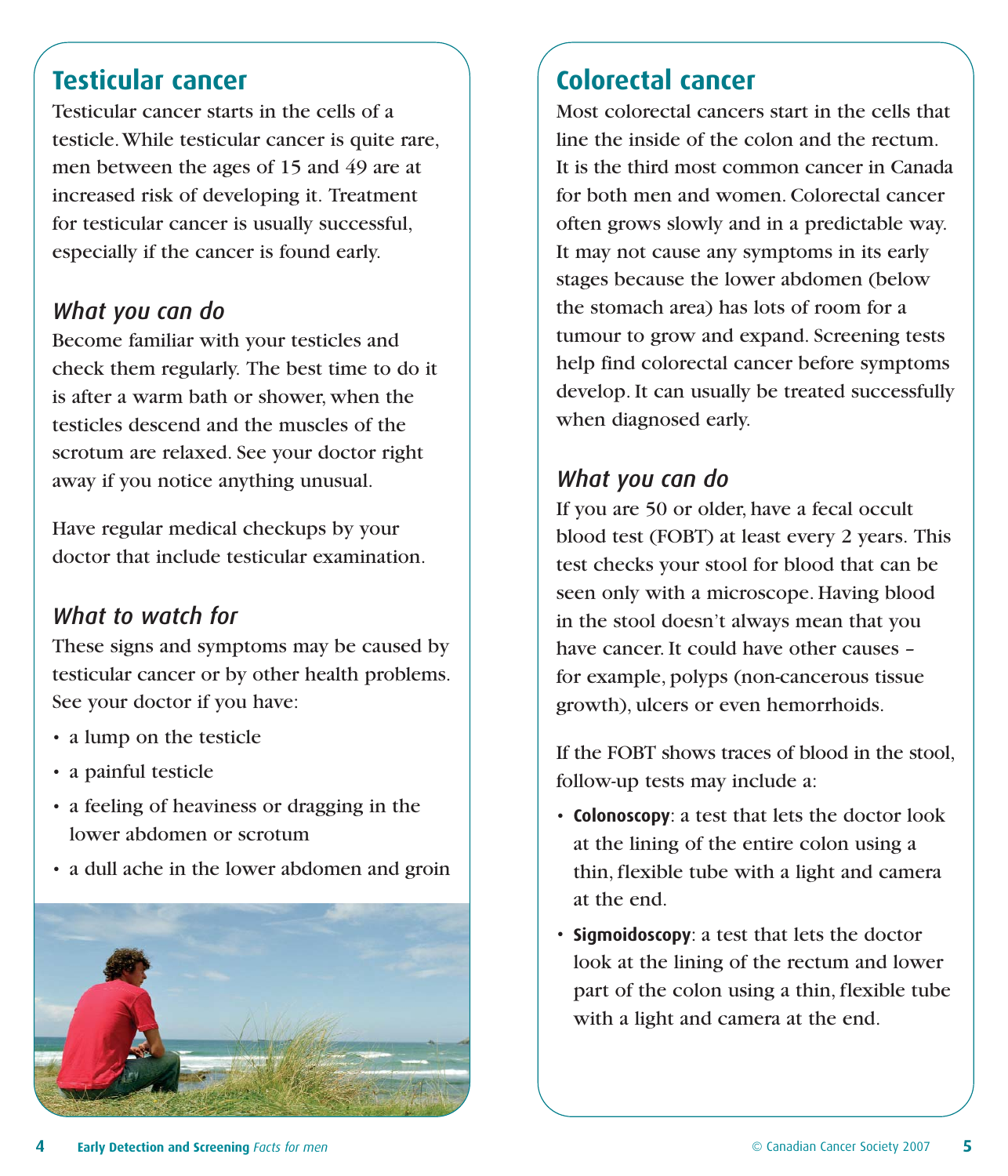• **Double-contrast barium enema**: an x-ray of the colon and rectum that uses a special dye (called barium) that helps the doctor see the lining of the colon more clearly.

Some men have a higher than average risk for colorectal cancer. Talk to your doctor about when and how often you should have the tests if you have:

- a parent, brother, sister or child with colorectal cancer (especially if the relative was diagnosed before the age of 45)
- a personal history of colorectal cancer
- already been diagnosed with inflammatory bowel disease or polyps
- an inherited condition such as familial adenomatous polyposis (FAP) or hereditary non-polyposis colon cancer (HNCC)

#### *What to watch for*

These signs and symptoms may be caused by colorectal cancer or by other health problems. See your doctor if you have:

- general discomfort in the abdomen (bloating, fullness, cramps)
- a change in bowel habits, such as diarrhea or constipation, for no apparent reason
- blood in the stool (either bright red or very dark)
- stools that are narrower than usual
- an urgent need to have a bowel movement
- a feeling that the bowel hasn't completely emptied
- nausea or vomiting
- fatigue (feeling very tired)
- weight loss

### **Skin cancer**

The different types of skin cancer (basal cell, squamous cell and melanoma) begin in different kinds of cells in the skin. Basal cell and squamous cell skin cancers are very common in Canada, but both types can usually be treated easily and successfully.

#### *What you can do*

The best way to prevent skin cancer is to protect yourself from the sun. Here are a few tips on how to stay safe in the sun:



- Protect yourself and your family particularly between 11 a.m. and 4 p.m. when the sun's rays are at their strongest, or any time of the day when the UV Index is 3 or higher. Stay in the shade – under trees, an awning or an umbrella – and try to plan outdoor activities before 11 a.m. or after 4 p.m.
- Cover your arms, legs and head. Choose clothing that is loose-fitting, tightly woven and lightweight. Don't forget your hat to protect your head, face, ears and neck.
- Use a sunscreen with a sun protection factor (SPF) of 15 or higher. Don't forget to apply sunscreen on cloudy days and during the winter.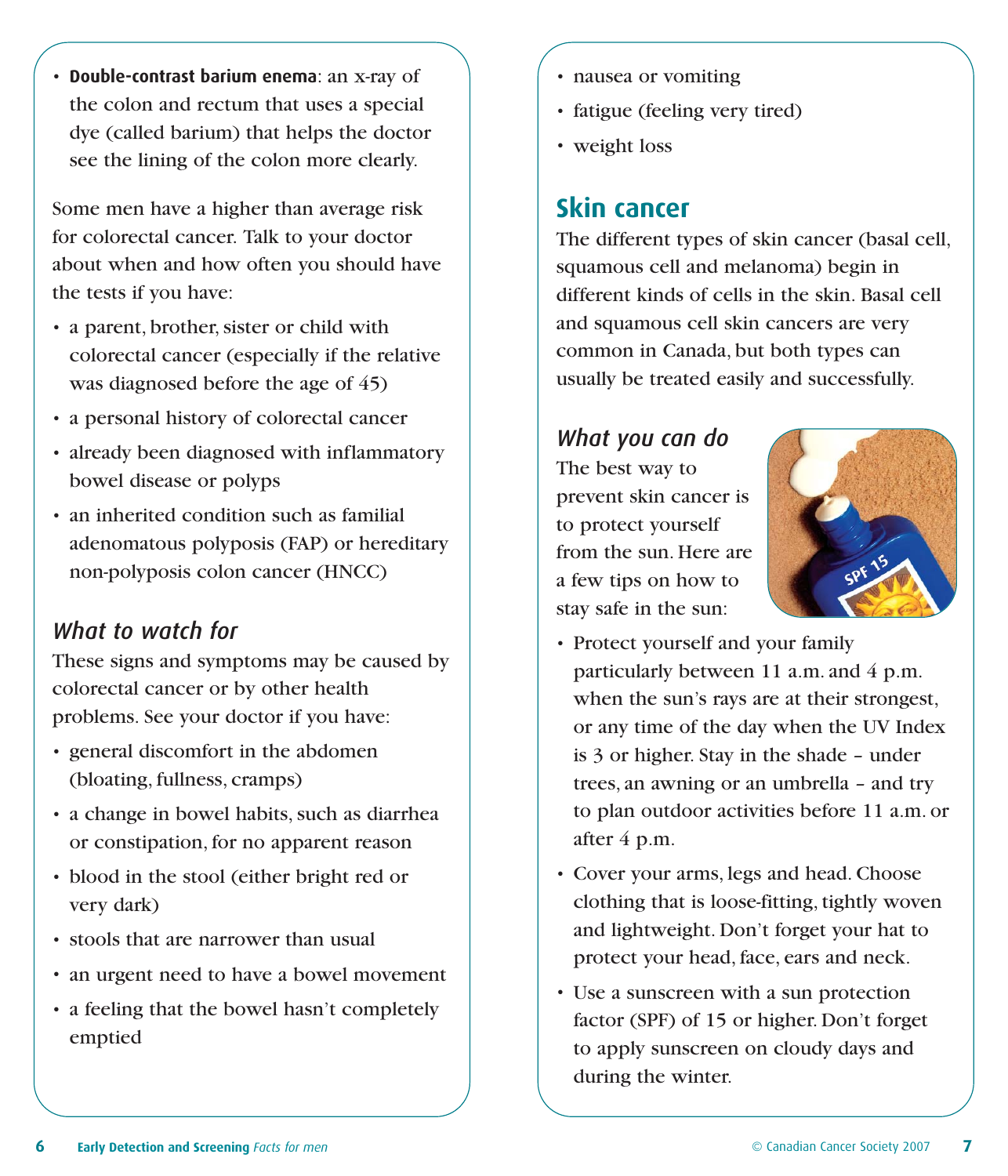- Wear sunglasses to help prevent damage to your eyes. Choose glasses with even shading, medium to dark lenses, and UVA and UVB protection.
- Avoid using indoor tanning equipment. Just like the sun, tanning lights and sun lamps give off ultraviolet rays that can cause sunburn, damage skin and increase the risk of skin cancer.
- Check your skin regularly. Get to know the skin you're in and report any changes to your doctor.

## *What to watch for*

These signs and symptoms may be caused by skin cancer or by other skin problems. See your doctor if you have:

- changes in the shape, colour or size of birthmarks or moles
- sores that don't heal
- patches of skin that bleed, itch or become red and bumpy



# **Preventing cancer**

## *Live well. Make healthy choices.*

- Be a non-smoker and avoid second-hand smoke.
- Keep a healthy body weight. Be active and eat well.
- Know the risks of alcohol. The less you drink, the more you reduce your risk.
- Protect your skin. Be safe in the sun and don't use tanning beds.
- Get enough vitamin D from the sun, supplements and your diet.

## *Be aware. Look after yourself.*

- Know your body and watch for signs of cancer.
- Report any changes in your health to your doctor.
- Get screened and help find cancer early.
- Check your family's cancer history.
- Understand how hormones and infections affect your cancer risk.
- Get rid of harmful substances at work and at home.

# *Get involved. Help reduce risks for everyone.*

- Raise awareness about cancer prevention in your community.
- Reduce cancer risks for the next generation.
- Fight for public policy to make healthy living easier for everyone.
- Find out how you can help the Society fight for change right now.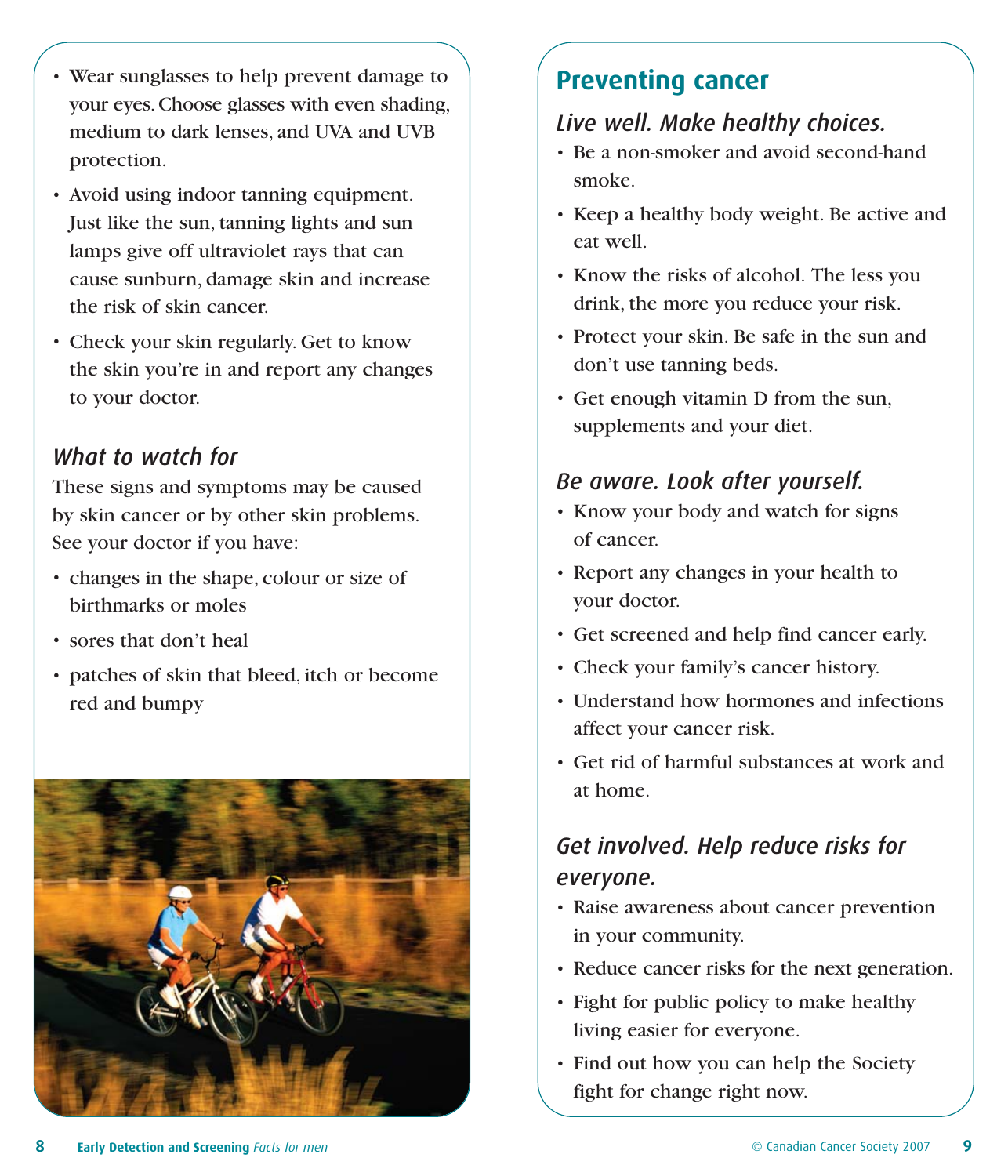# **Find out more**

If you want to know more about early detection and screening:

• Call an information specialist toll-free at **1 888 939-3333** Monday to Friday 9 a.m. to 6 p.m.



- E-mail us at **info@cis.cancer.ca**.
- Visit our website at **www.cancer.ca**.
- Contact your local Canadian Cancer Society office.

| <b>Notes</b> |  |  |  |
|--------------|--|--|--|
|              |  |  |  |
|              |  |  |  |
|              |  |  |  |
|              |  |  |  |
|              |  |  |  |
|              |  |  |  |
|              |  |  |  |
|              |  |  |  |
|              |  |  |  |
|              |  |  |  |
|              |  |  |  |
|              |  |  |  |
|              |  |  |  |
|              |  |  |  |
|              |  |  |  |
|              |  |  |  |
|              |  |  |  |
|              |  |  |  |
|              |  |  |  |
|              |  |  |  |
|              |  |  |  |
|              |  |  |  |
|              |  |  |  |
|              |  |  |  |
|              |  |  |  |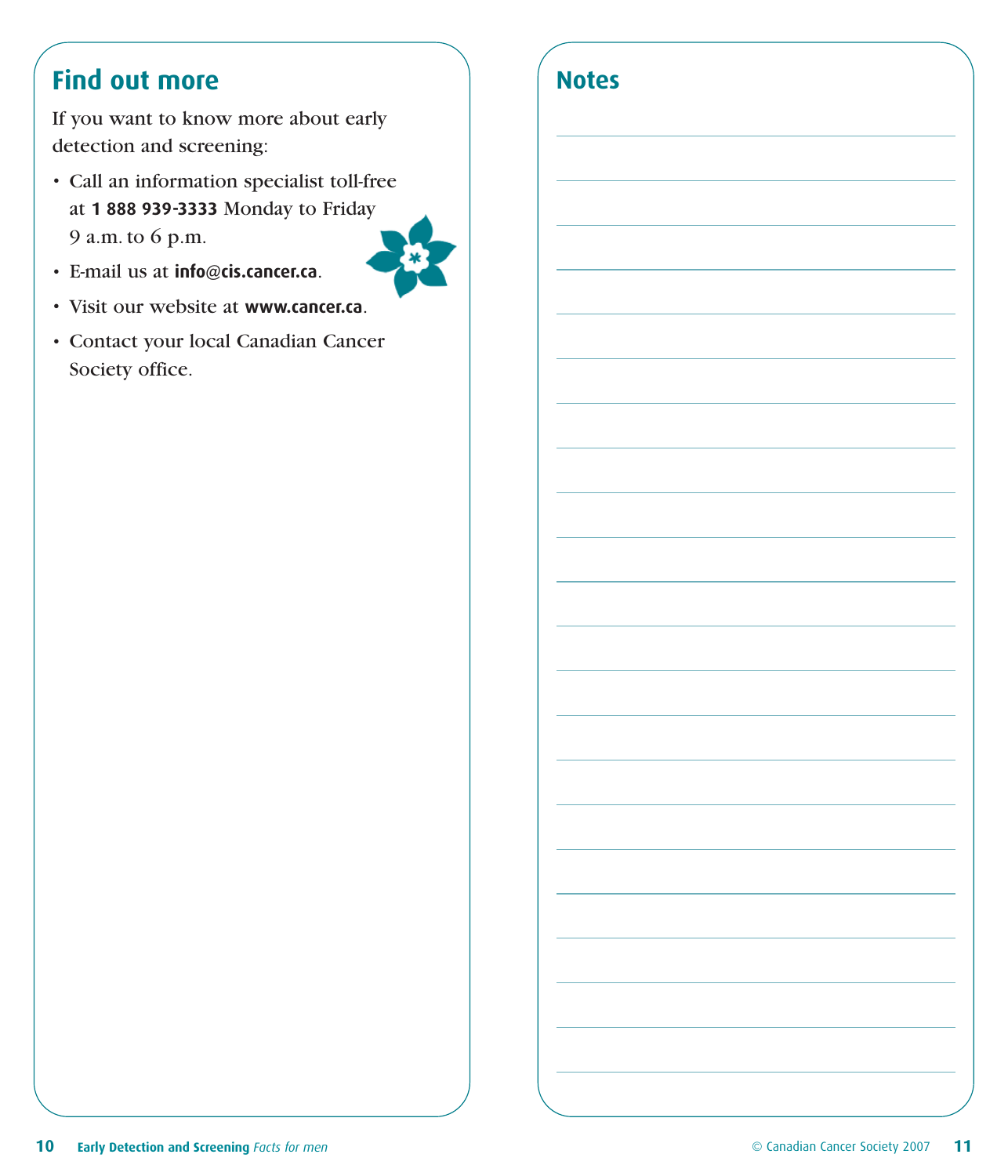

#### **We'd like to hear from you**

E-mail us at publicationsfeedback@cancer.ca if you have comments or suggestions to help us make this booklet more useful for you and other readers.